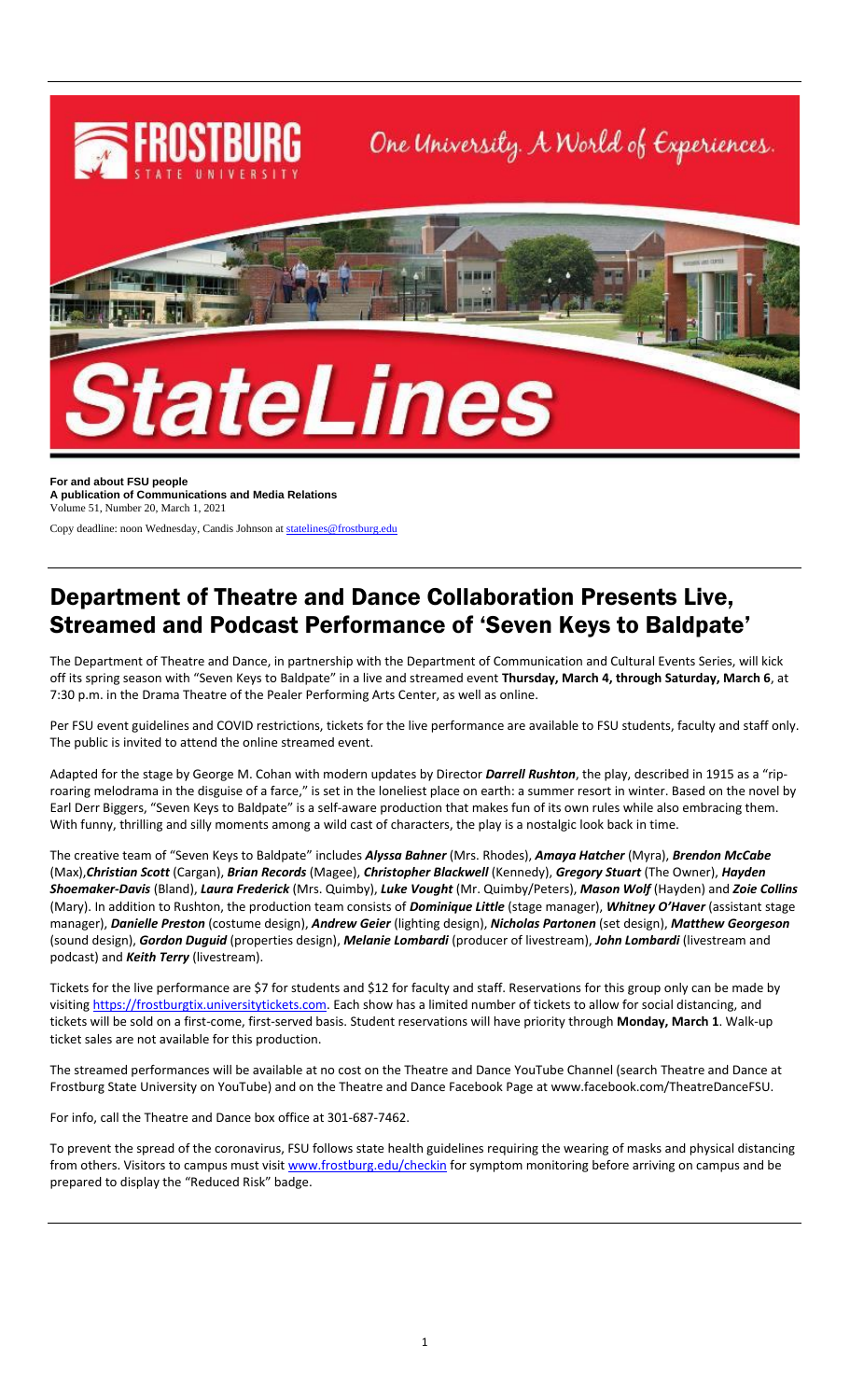### Help for Students

### Have Issues or Concerns?

Be sure to continue to pass on your concerns to *President Nowaczyk* at [president@frostburg.edu](mailto:president@frostburg.edu) or, for specific academic issues, to *Dr. Michael Mathias* a[t provost@frostburg.edu.](mailto:provost@frostburg.edu) Students with individual concerns can be directed to resources by emailing [spring2021@frostburg.edu.](mailto:spring2021@frostburg.edu) And for the spring 2021 plan and information, visit https://www.frostburg.edu/spring2021.

## A Message From CAPS

If you are having difficulty taking care of your daily needs and/or notice that your mood has been more depressed or anxious, you are not alone. Help is available at Counseling and Psychological Services (CAPS). Counseling is being provided over confidential telehealth programs.

If you are interested in individual counseling or participating in one of the groups CAPS offers, call 301-687-4234.

If you need of immediate support, call 301-687-4234 during business hours or 301-687-4223 in the evening or on the weekend.

Other crisis resources are available at:

National Suicide Prevention Lifeline: 1-800-273-8255

Trevor LifeLine: 1-866-488-7386

Veterans' Crisis Hotline: 1-877-VET2VET (1-877-838-2838)

Crisis Text Line: Text HOME to 741741 for free, 24/7 crisis counseling

911

### Music

**Because of the coronavirus pandemic, musical performances before public audiences will not be held until conditions warrant. However, the Department of Music is continuing a series of online presentations.**

**Visit [www.frostburg.edu/concerts](http://www.frostburg.edu/concerts) and click an event to be directed to the FSU Localist Events page; click the red "Join Steam" button on the right side of page to join the livestream.**

**Unless otherwise noted, concerts are free to view online. For info, contact FSU's Department of Music at 301-687-4109.**

**If you miss the livestreams, Music Department recitals are available for viewing on YouTube: Frostburg Music Department.**

## Percussion Ensemble to Perform in Online Concert

FSU's Department of Music will present the Percussion Ensemble in its spring livestreamed concert on **Wednesday, March 3**, at 7:30 p.m.

Directed by *Dr. Mackenzie Jacob LaMont*, the concert will feature Anthony Cirone's "Overture in Percussion," FSU student *Nora Kopit's* "Birds," Gen Parchman's "Symphony for Percussion," G.H. Green's "Charleston Capers" and LaMont's "Landscapes."

Percussion Ensemble students include *Ryan Barber*, *Jacob Hunt*, *Kamonte Johnson*, Kopit, *Joseph Louis* and *Matthew Payne*. They will be joined by guest performers *Dr. Joseph Yungen*, *Deandre Cook*, *Cheyenne Jeffries* and *Julia Seddon*.

Cirone's "Overture in Percussion" was written in 1971 during his long tenure as a percussionist at the San Francisco Symphony and a professor at San Jose State University. Some of his most lasting contributions to the world of percussion – besides his compositions, teaching and performance history – are his many educational method books.

"Birds" is a collection of miniatures based around various experiences that Kopit has had with birds throughout her life. She used this piece to explore her ability to use music to create imagery and tell stories. Kopit studies composition and percussion with LaMont at FSU and is pursuing a degree in music studies, focusing on music composition. She plans to create soundtracks for the entertainment industry and tell stories through her music.

In Parchman's "Symphony for Percussion," he explores many textures throughout three movements. The first hints at jazz melodies in the vibraphone and glockenspiel, while polyrhythms sneak in and out of the background. The second features a vibraphone solo over plodding timpani, before and after a chaotic middle section. The third abandons pitched percussion in favor of a pseudo-jazz drum set and timpani, with polyrhythms no longer being hidden in the background.

As with many of Green's xylophone solos, this version of "Charleston Capers" is a Bob Becker arrangement for the percussion ensemble NEXUS. The xylo solo is true to the original Green publication with the exception of dynamics, slurs and accents. Considered one of history's greatest xylophone players, Green was also a soloist and arranger and performed with various groups.

LaMont wrote "Landscapes" in 2015 for piano quintet. The piece was inspired by the beautiful scenery one sees when driving long distances in the United States. There are five "zones" in the piece, four of which end with an arrival at a "landmark," and the last, which fades into the distance. Technically, each "zone" is full of randomly repeated blocks of music that lead to a cue from the cello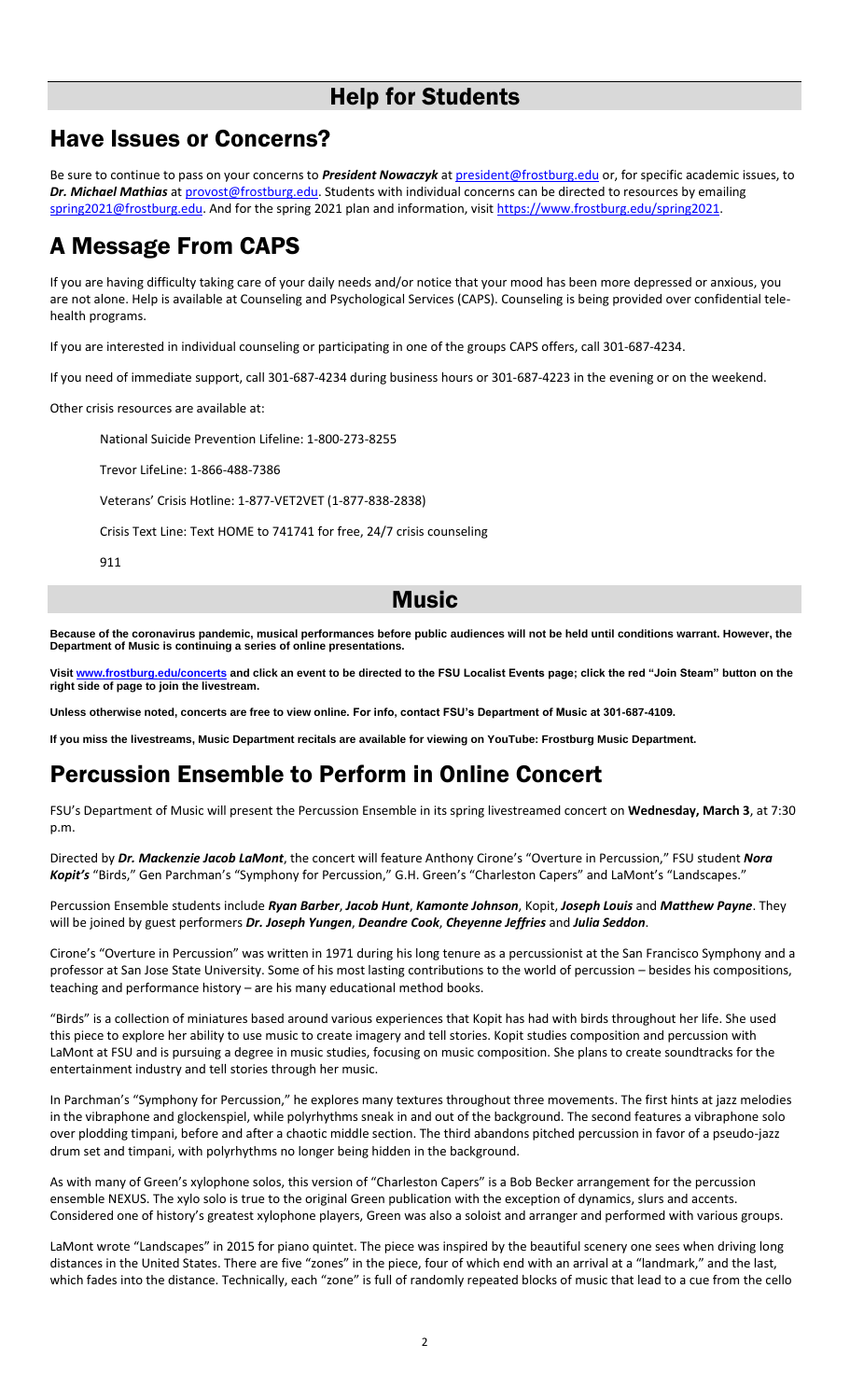part (here played on low marimba). This cue, followed by a declamatory statement from the cello part and piano, signal the arrival and departure from each "landmark."

## CES Offering Discounts to MSO Virtual 'Classical Prodigies' Concert

The Cultural Events Series at FSU will offer \$9.99 tickets for local residents to attend "Classical Prodigies," a Maryland Symphony Orchestra virtual concert, on **Sunday, March 14**, at 3 p.m. The event, led by MSO Musical Director Elizabeth Schulze, will be streamed live from the historic Maryland Theatre in Hagerstown, Md.

The concert features three masterworks, including "String Symphony No. 10" by Felix Mendelssohn, "Symphonic Serenade for String Orchestra" by Erich Wolfgang Korngold and "Symphony No. 1 for Strings" by James Lee III.

Remaining events scheduled in the six-concert series include "Ports of Call: Journeys and Discoveries" with guitarist Sharon Isbin on **Sunday, April 11**, at 3 p.m.; "Magic at the Symphony" with master illusionist Lynn Dillies on Sunday, **May 2**, at 3 p.m.; and "Brown and Beethoven," featuring pianist Michael Brown, on **Sunday, June 6**, at 3 p.m.

This exclusive offer is made possible through a grant from the Community Trust Foundation's Iris and Peter Halmos Community Fund. **Performance tickets of \$29.99 are discounted to \$9.99. FSU students may purchase tickets at a price of \$2.99.** Ticket buyers will have access to a recording of the concert for one week after the live broadcast. This offer will be available until all grant funds have been spent.

To acquire the promo code, emai[l ces@frostburg.edu.](https://ces.frostburg.edu/) For info about each concert or to purchase tickets, visit [https://watch.marylandsymphony.org/catalog.](https://watch.marylandsymphony.org/catalog)

Exhibits

**To prevent the spread of the coronavirus, FSU follows state health guidelines requiring the wearing of masks and physical distancing from others. Visitors to campus must visit [www.frostburg.edu/checkin](http://www.frostburg.edu/checkin) for symptom monitoring before arriving on campus and be prepared to display the "Reduced Risk" badge.**

## Roper Gallery Presents Exhibition by Rachel Underwood, 'Sleepwalking Toward Extinction'



**Fire by Rachel Underwood**

FSU's Department of Visual Arts will present an exhibition by Rachel Underwood, titled "Sleepwalking Toward Extinction," which will open on **Friday, March 5**, at the Stephanie Ann Roper Gallery in FSU's Fine Arts Building. This exhibition, which is free and open to the public, will be on display through **Friday, March 26**.

The existential and conceptual problems posed by the current geological age are those at the heart of humanistic inquiry: what does it mean to be human, to live during this time? Underwood's large-scale paintings explore moments of animalistic urges, death, adaption and the consequences of human actions. She often uses a life-size

scale so the viewer can directly relate to and be confronted by the painting. Humans tend to primarily see themselves as apart from nature, rather than a part of it. Underwood examines the similarities and differences between the human animal and nature and what those relationships mean for the future.

Underwood is a U.S. Navy veteran. Currently, she paints about the climate crisis and is illustrating a children's book about friendly dinosaurs. She earned her BFA from Towson University and her MFA at the University of South Florida. Underwood also plans to work toward a degree in environmental science.

For this exhibition, the Roper Gallery is open Monday through Friday from 1 to 5 p.m. For info, contact the Department of Visual Arts at 301-687-4797.



## CLA to Host Virtual Reading by Writer Krista Eastman



As part of its Spring Reading Series, FSU's Center for Literary Arts will host a virtual reading by author Krista Eastman on **Tuesday, March 9**, at 7:30 p.m. This semester, readings will be livestreamed to YouTube and will thereafter be available on the CLA channel a[t https://www.youtube.com/channel/UCqtBS9H9vtPSR4Vfd3pudTw,](https://www.youtube.com/channel/UCqtBS9H9vtPSR4Vfd3pudTw) or search for Frostburg Center for Literary Arts on YouTube.

Eastman is the author of "The Painted Forest," which was named one of the best literary nonfiction debuts of 2019 by Poets & Writers. "The Painted Forest" also won the Council for Wisconsin Writers' Nonfiction Book Award and an Outstanding Achievement Award from the Wisconsin Library Association. Her essays have appeared in journals such as "Conjunctions," The Georgia Review" and "Kenyon Review" and have been named Notable in

Best American Essays.

Eastman was born and raised in the Driftless hills of Wisconsin. After living in Senegal, France, Antarctica and the Eastern United States, she returned to Wisconsin where she lives with her partner and young son. She's working on a new book called "Pionier."

For info, contact the Center for Literary Arts at 301-687-4340 o[r cla@frostburg.edu.](mailto:cla@frostburg.edu)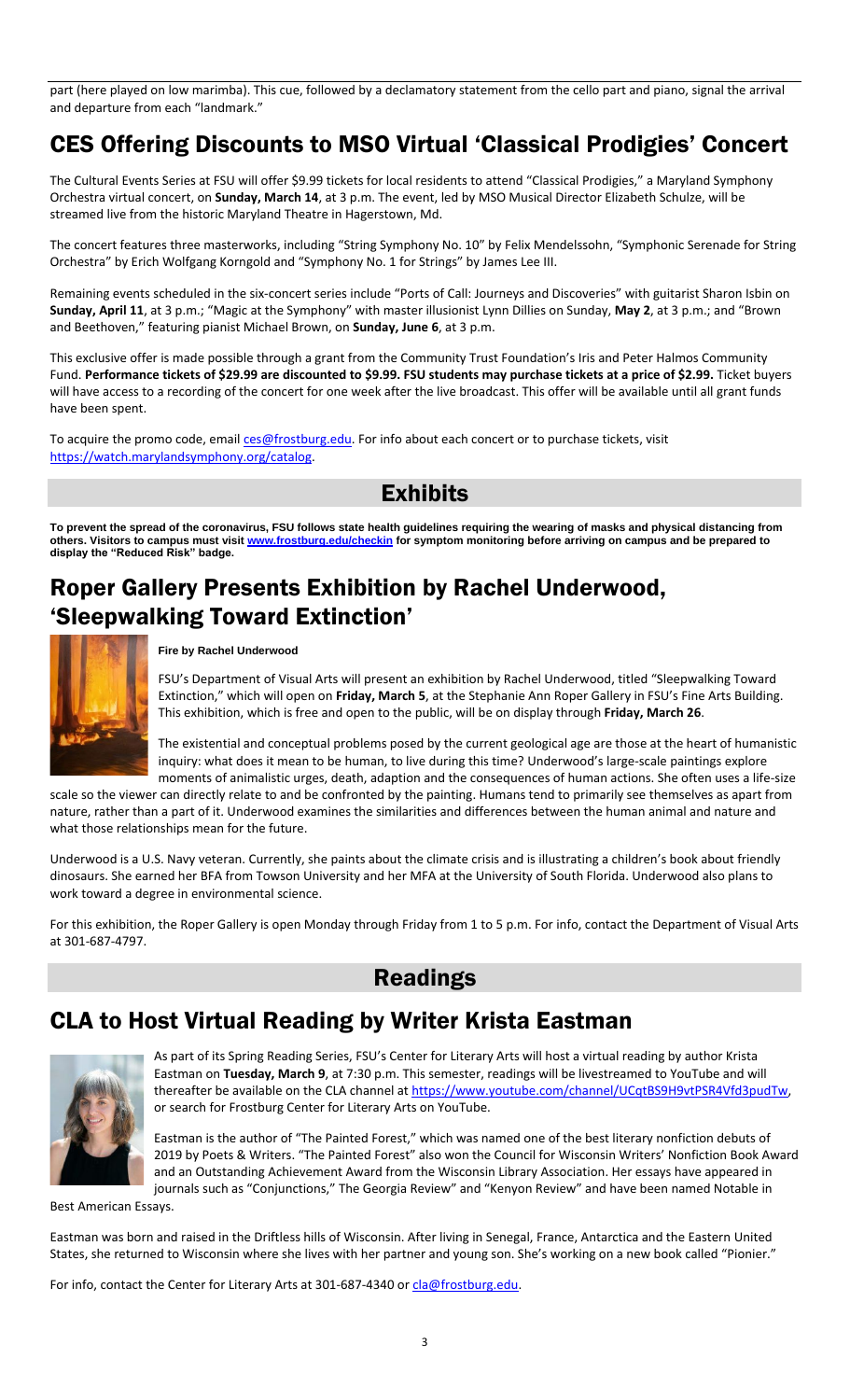## Points of Pride

## Andy Duncan Featured in Nebula Awards Showcase 54



*Andy Duncan*, a professor in FSU's Department of English and Foreign Languages, is featured in the new reprint anthology "Nebula Awards Showcase 54." The book collects the fiction recently honored by the Science Fiction and Fantasy Writers of America, including Duncan's novelette "An Agent of Utopia," a Nebula finalist in 2019. The editor of the volume, Nibedita Sen, was one of Duncan's students at the Clarion West fiction workshop in Seattle.

For info on the book, visi[t https://nebulas.sfwa.org/2020-nebula-showcase.](https://nebulas.sfwa.org/2020-nebula-showcase)

# Allegany County NAACP Honors Members of FSU Community

On Feb. 21, the Allegany County NAACP Branch 7007 hosted the Voice of Freedom Awards. Former FSU staff member *Carmen Jackson* received the branch's first Voice of Freedom Award. Professor emerita *Dr. Joy Kroeger-Mappes* earned the Above and Beyond Award. *Ariyana Ward*, NAACP FSU president, was awarded a Certificate of Leadership. *Angel Young*, poet and activist, and *Tawnisha Arthur*, the Youth Outreach Chair for the county branch, were honored with a Certificate of Student Arts and Creativity. *Clory Jackson* accepted the Certificate for Historical Preservation on behalf of The Brownsville Project.

## Office of Sponsored Programs Successes/News

On Feb. 11, project director *Kris McGee* (Educational Professions) was awarded \$15,000 in Alice Virginia and David W. Fletcher Foundation funds from the FSU Foundation for the PALS Summer Literacy, Math and Mindfulness program.

On Feb. 4, project director *Melanie Moore* (Cultural Events Series) was awarded \$2,000 by the Mid Atlantic Arts Foundation in support of an engagement with Ak Dan Gwang Chil in November 2021.

For info, see the Office of Sponsored Program's Successes/News webpage a[t http://www.frostburg.edu/osp/successesnews.php.](http://www.frostburg.edu/osp/successesnews.php)

### Take Note

## A Recommended Reading List for Women's History Month

Women's History Month begins on **Monday, March 1**! The members of the FSU History faculty invite you to delve more deeply into the subject of women's history in the United States by exploring some of these exciting, engaging and eye-opening books.

Carol F. Karlsen, "Devil in the Shape of a Woman: Witchcraft in Colonial New England" (New York: W.W. Norton & Company, 1998). Karlsen examines how Puritans' ongoing anxieties about independent women and social change shaped authorities' preoccupations with "witchcraft" during the 1600s.

Alexandra Finley, "An Intimate Economy: Enslaved Women, Work and America's Domestic Slave Trade" (Chapel Hill: University of North Carolina Press, 2020). Finley examines how the overlooked work of enslaved African American women was necessary to the functioning of the slave trade in the American South.

Carol Berkin, "Revolutionary Mothers: Women in the Struggle for America's Independence" (New York: Vintage Books, 2005). Berkin explores the importance of women of color and Caucasian women in the effort to secure American independence from Great Britain during the 1770s-1780s.

Christine Stansell, "City of Women: Sex and Class in New York, 1789-1860" (Urbana: University of Illinois Press, 1987). Focusing on New York City during the early Industrial Revolution, Stansell looks at how working-class women dealt with pervasive gender discrimination in a labor market that was dominated by men.

Julie Roy Jeffrey, "Great Silent Army of Abolitionism: Ordinary Women in the Antislavery Movement" (Chapel Hill: University of North Carolina Press, 1998). Jeffrey's book makes the case for the importance of Northern housewives' and mothers' everyday efforts to further the cause of abolishing slavery

Elaine Tyler May, "Homeward Bound: American Families in the Cold War Era" (New York: Basic Books, 1988). May explores how Cold War-era "containment" ideology influenced women's subordination during the 1950s, and how women's frustrations with conservative gender norms shaped an emerging feminist consciousness.

Michelle M. Nickerson, "Mothers of Conservatism: Women and the Postwar Right" (Princeton: Princeton University Press, 2014). Nickerson discusses a lesser-known facet of U.S. women's history: how suburban women's activism during the 1950s shaped the emergence of the New Right.

Sara Evans, "Personal Politics: The Roots of Women's Liberation in the Civil Rights Movement and the New Left" (New York: Vintage Books, 1979). Evans shows how Black and White women's experiences in male-dominated civil rights organizations and campus activist groups of the 1950s-1960s gave rise to Second Wave Feminism during the 1970s.

Rebecca Tuuri, "Strategic Sisterhood: The National Council of Negro Women in the Black Freedom Struggle" (Chapel Hill: University of North Carolina Press, 2018). Tuuri highlights how, beginning in the 1960s, the NCNW led numerous lesserknown efforts to fight racial injustice, economic injustice and gender bias in the late-20th century.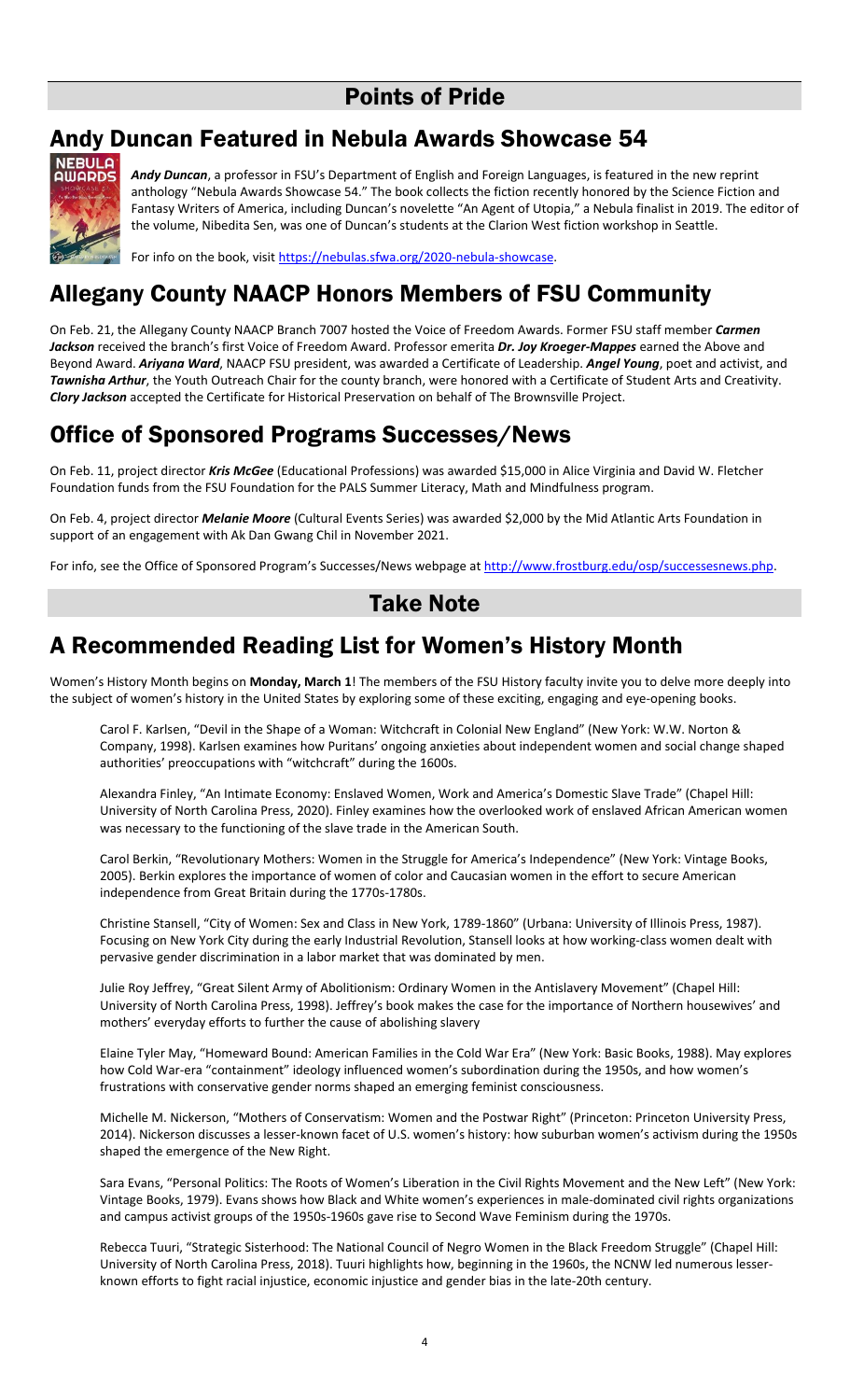Kara Dixon Vuic, "The Girls Next Door: Bringing the Home Front to the Front Lines" (Cambridge: Harvard University Press, 2019). Vuic examines how civilian women's many efforts to "support the troops" in America's 20th-century wars highlights the importance of women in U.S. military history.

For info, contact Dr. Greg Wood a[t gwood@frostburg.edu.](mailto:gwood@frostburg.edu)

# Next Times Talk: 'Democracy in Action'

Each week interested faculty, staff and students gather for a discussion on a current topic in the news selected by an office or student organization. The next Times Talk, "Democracy in Action," will be held on **Thursday, March 4**, from 12:30 to 1:30 p.m. via Webex. The topic and article will be in next week's Volunteer Service email.

Login instructions are as follows:

Webex login information: [https://frostburg.webex.com/meet/TimesTalkThursdayDemocracy.](https://frostburg.webex.com/meet/TimesTalkThursdayDemocracy)

Meeting ID No.: 198 834 933.

No password is required.

Join the meeting using your full name.

Every faculty, staff and student at FSU has a free subscription to the New York Times! To activate yours, go to <https://nytimesineducation.com/access-nyt> and create an account using your FSU email. Or visit the FSU Ort Library page at <https://libguides.frostburg.edu/az.php> and select New York Times.

## Nominations Being Accepted for Student Affairs Leadership and Engagement Awards

Nominations are now being accepted for the Student Affairs Leadership and Engagement Awards (formerly the Leadership Awards). The award categories have been expanded to highlight the exceptional leadership experienced on campus as well as excellence in engagement, which often goes together with leadership.

Do you know a great student leader from your class, a recognized student organization you are involved with or one of your advisees? Do you work with an amazing colleague who has gone above and beyond and deserves to be recognized? Be sure to take a few moments and nominate them for one of the many award categories available.

Nominations are being accepted for the period **April 1, 2020, to March 31, 2021**, with a **Wednesday, March 31**, submission deadline for this year's awards. For info on award categories, eligibility information or frequently asked questions, or to submit a nomination, visit the Leadership and Engagement Awards website at [http://involvement.frostburg.edu/LUC/Awards.](http://involvement.frostburg.edu/LUC/Awards)

Save the Date: Student Affairs Leadership and Engagement Awards will be held virtually on **Thursday, April 29**, at 6 p.m.

# March 17 Non-instructional Day Part of March 15-19 'Staycation'

Although FSU's normal spring break will not occur due to travel, safety and health concerns related to the risk of spreading the coronavirus, **Wednesday, March 17**, will be a non-instructional day. This will support a portion of time for students to have a "mental health" break as part of a week of "staycation" programming **Monday, March 15, through Friday, March 19**.

The week will include events for students, faculty and staff. Some of the activities will involve photo booths, giveaways, a poetry livestream, bingo night, a virtual stroll off and an exciting fireworks display on **Friday**. Information can be found at the Staycation website, and more will be posted as other plans come together.

While classes will not meet on **March 17**, all campus facilities will be open and student support and business offices will operate as normal. For classes that meet on **Wednesdays** only, instructors may substitute asynchronous online instruction during staycation week.

# Call for Presentations for Focus Frostburg



Focus Frostburg 2021: "Learn-In" for a Sustainable Future, a week of virtual learning, will be held this year **Sunday, April 18, through Thursday, April 22**. Depending on the pandemic, there will be a limited number of outdoor exhibits – with virtual presentations and discussions.

FROSTBURG Focus Frostburg features programs, discussions and hands-on activities highlighting issues of sustainability and climate awareness. All presentations are open to the campus community and

the larger, regional community. Student presentations would make a great class activity. Poster presentations are welcome. Handson activities, workshops and demonstrations are strongly encouraged; bear in mind that much of this will take place virtually this year.

To participate, email Dr. Kara Rogers Thomas a[t krogersthomas@frostburg.edu](mailto:krogersthomas@frostburg.edu) and submit a presentation/workshop title and oneor two-sentence abstract of your topic. Topics may be varied but should cover a sustainability, environmental or climate-awareness issue. Choose from a 30-minute or one-hour session. If more time is needed, content can be carried over into a second session. In your response, indicate if there is a preferred time of day when you would like to present.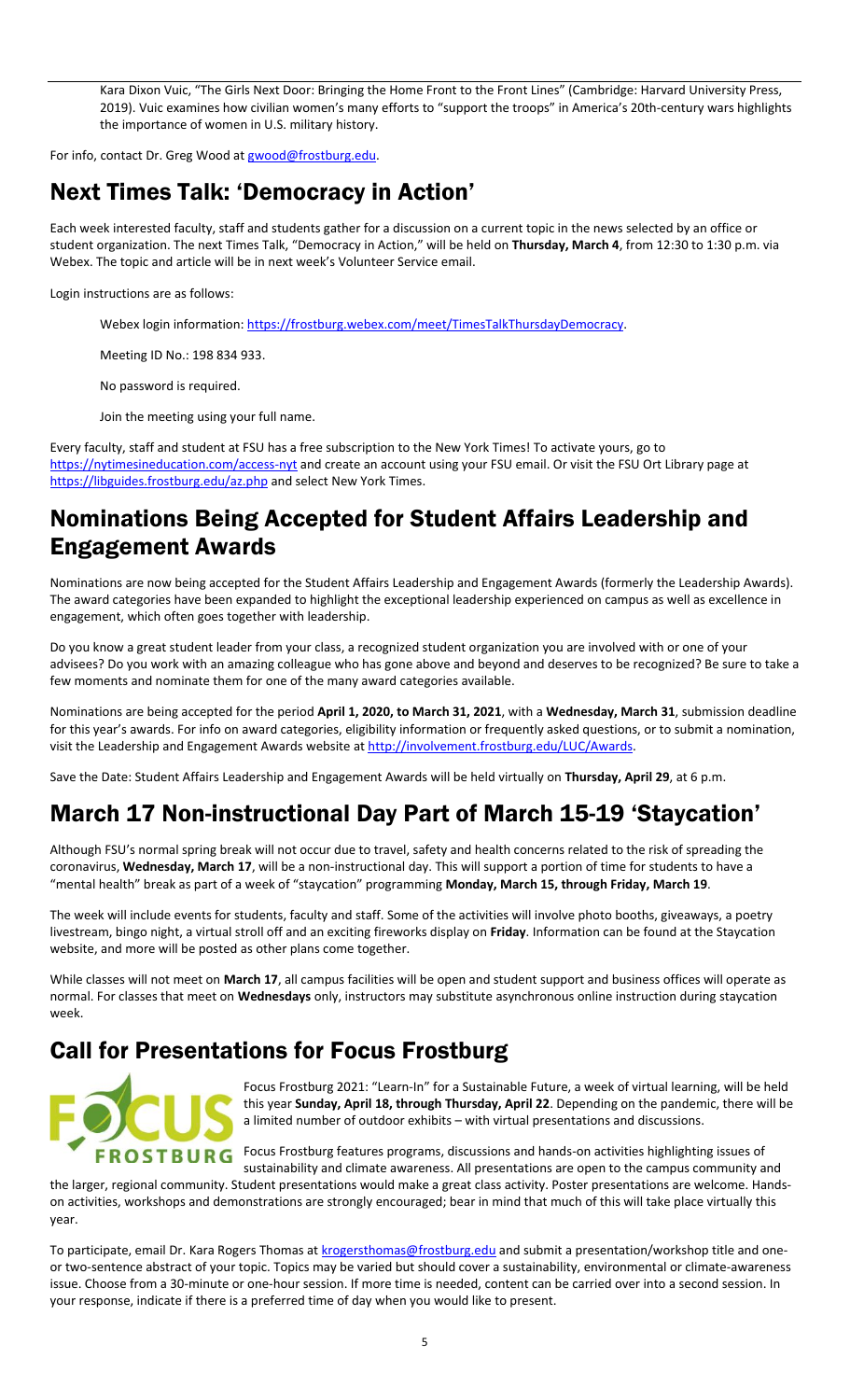## Growing a Healthy Food System in a Pandemic World – A Virtual Three-Day Conference

The 2021 Western Maryland Food Council Virtual Conference, a three-day event, will be held from 1 to 3:30 p.m. on the following **Thursdays: March 25 and April 1 and 8**.

Info on the three sessions follows:

#### **Session One on March 25**

Keynote Speaker: Mark Winne, senior advisor for the Johns Hopkins Center for a Livable Future and author of the book "Food Town, USA."

Theme: "Becoming a Food Town, USA: Building a Robust Western Maryland Food System." The online discussion will address challenges facing Western Maryland's food growers, food distributers and food consumers.

#### **Session Two on April 1**

Theme: "Food is Medicine." This online discussion will address the increasing prevalence of obesity, diabetes and other food-related diseases indicative of a failing food system, as well as techniques for healthy living using mind-body connection strategies.

#### **Session Three on April 8**

Theme: "Food Access." The online discussion will address the challenges of making healthy food accessible to vulnerable populations during a pandemic and will include a special community dialogue, "Eat. Learn. Council: A Day of Civility," with

guidance from Allegany County's Choose Civility chapter, Allegany College of Maryland's Democracy Commitment Committee and the **FSU Department of Communication's Communication Leadership Lab**.

For info, visit<https://go.umd.edu/2021WMFCConference> or contact Willie Lantz at 301-334-6960 o[r wlantz@umd.edu.](mailto:wlantz@umd.edu)

**Note:** FSU's Communication Leadership Lab will partner with ACM's Democracy Commitment to facilitate a discussion about what was learned during the three-day WMFC Conference on **Thursday, April 8**, at 2 p.m. as part of Allegany County's Day of Civility 2021.

### LGBTQ Support Group

An LGBTQ Support Group is offered **Thursdays** from 4 to 5 p.m.

This is a group for LGBTQ+ students who are dealing with challenges such as isolation, invalidation and despair.

Decrease isolation by getting into a supportive environment within a group.

Learn and/or improve coping skills to face challenges.

Explore healthy ways to take care of yourself.

Develop better strategies to help meet your goals.

The facilitator will be Norma Sosa. For info, call 301-687-4234.

### Stress Less for Better Health: An Eight-Week Journey

Stress Less for Better Health is a mind-body skills group that follows the evidence-based research model of the Center for Mind-Body Medicine. Sessions will be held **Thursdays, through April 15**, from 4 to 6 p.m.

Learn self-care skills to help reduce stress and build resistance. Topics will include breath work, meditation, guided imagery, art, movement and mindful eating.

To register, call Michele Brinsfield at 301-687-4234.

# I Am Her Tribe

I Am Her Tribe is an online Black woman's trauma healing circle. The group will meet **Wednesdays, through March 17**, from 3 to 4 p.m. (subject to change). The host will be Tawona Pearson. For details and to sign up, call 301-687-4234.

### Undergraduate Research Symposium

This year the FSU Undergraduate Research Symposium will be virtual (details to follow) and will be on **Friday, April 23**, **rather than the traditional first Friday in May**. Students who planned to present last year will be given the opportunity to participate this year if they are still interested.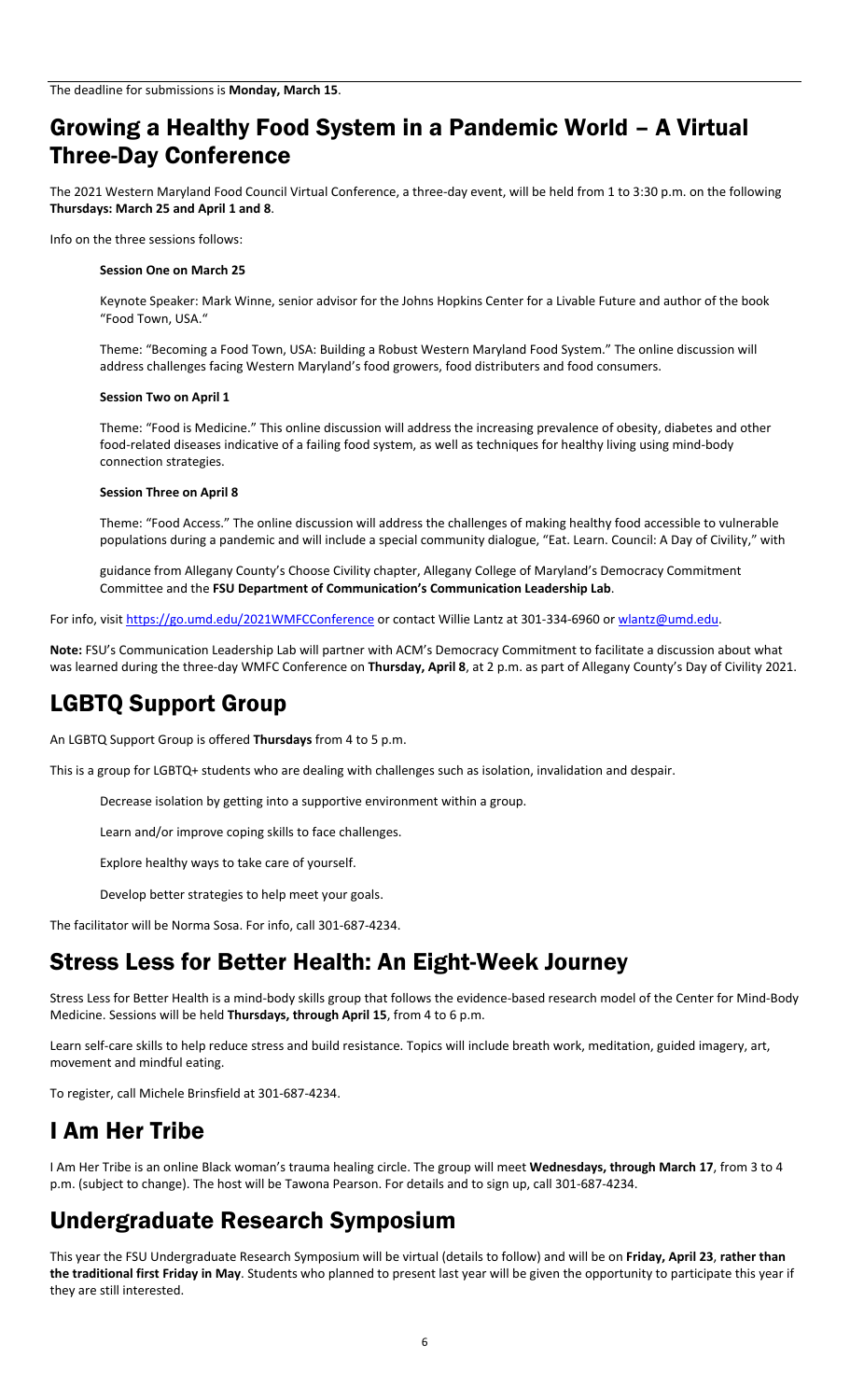The schedule for the day's events will be determined once the number of participating students is known, but plans are to hold the event from 11 a.m. to 2 p.m. as in previous years.

Students should contact their mentors for a Registration form if they are interested in participating. The form is due by **Friday, March 12.**

For info, contact Dr. Karen Keller at klkeller@frostburg.edu.

Jobs

### Become a Resident Assistant!

The Residence Life Office is looking for resident assistants for the 2021-2022 academic year. If you want to develop professional skills, create a community and support other Bobcats, this position is for you!

You can access the application on the Residence Life Office Bobcat Connect page under Forms. You can also access the application using the link [https://frostburg.campuslabs.com/engage/submitter/form/start/454657.](https://frostburg.campuslabs.com/engage/submitter/form/start/454657) 

Applications are due by 11:59 p.m. on **Friday, March 5**. For info, email Katie Weir a[t keweir@frostburg.edu.](mailto:keweir@frostburg.edu)

### Be Part of FSU's Summer Camps and Conferences Program

Consider being part of the team for FSU's thriving Summer Camps and Conferences program. Coach Wootten's Basketball Camp, Camp Hope, Brit-Am Soccer Academy, the Washington Metropolitan Association of Chinese Schools and many other groups call FSU their summer home.

The position includes room and board. More applications are received each summer than there are positions (15 total), but all are welcome to apply. After an initial offer is made, the summer position is contingent on passing a criminal background check. The work varies, and the position requires someone who can think on their feet to solve problems. Hours are not regular.

An online application is available a[t http://www.frostburg.edu/admin/confer/conferences-and-events-staff-application](http://www.frostburg.edu/admin/confer/conferences-and-events-staff-application) and you can submit it there. For info, contact Tim Arnold, director of Conferences and Events, in Hitchins 322, at [tparnold@frostburg.edu](mailto:tparnold@frostburg.edu) or at 301-687-4021. The deadline for applications is **Friday, April 9**.

Due to COVID-19, a final decision on a summer camps season for 2021 has not been determined, and an offer of employment only stands if summer camps are allowed.

### PASS Office Seeks Student Math Coaches

FSU's PASS Office is looking for student coaches for its fall 2021 Developmental Math Program. Earn \$800, receive 3 Educational Field Experience credits and build your resume. Coaches help their peers improve basic math skills by implementing learning programs in pre-algebra and intermediate algebra courses.

Dependable students with strong math, communication and organization skills are encouraged to apply.

Application materials are due **Friday, March 19**, and can be obtained by contacting Kim Kurek a[t kmkurek@frostburg.edu.](mailto:kmkurek@frostburg.edu) 

### Internships

### Find a Micro-Internship Right Now!

Micro-Internships are short-term, paid, professional assignments that are similar to those given to new hires or interns. These projects enable students to demonstrate skills, explore career paths and build their networks as they seek the right full-time role. Unlike traditional internships, micro-internships can take place year-round, typically range from 5 to 40 hours of work and are due between one week and one month after kickoff. Micro-internships are used by companies ranging from those in the Fortune 100 to emerging start-ups and go across departments, including sales, marketing, technology, HR and finance.

FSU micro-internships are facilitated via the Parker Dewey platform, which connects career launchers with companies in need of support. Visi[t https://info.parkerdewey.com/frostburg](https://info.parkerdewey.com/frostburg) to sign up and get started. For info, contact the Career and Professional Development Center in Pullen 110.

# Virtual Info Sessions With The Washington Center



The Washington Center will host the second of two virtual information sessions for FSU students on **Tuesday, March 2**, at 3 p.m. a[t https://hubs.ly/H0Gn6cF0.](https://hubs.ly/H0Gn6cF0)

The Washington Center is a nonprofit organization based in Washington, D.C.,

that FSU partners with to provide internship opportunities to its students. This event is a great way for students to find out how they can intern in Washington, D.C., or remotely, while earning academic credit at FSU.

The Washington Center has internship opportunities available for students of all majors and works with students one-on-one to land an internship that fits their goals and interests. During a semester or summer with The Washington Center, students will gain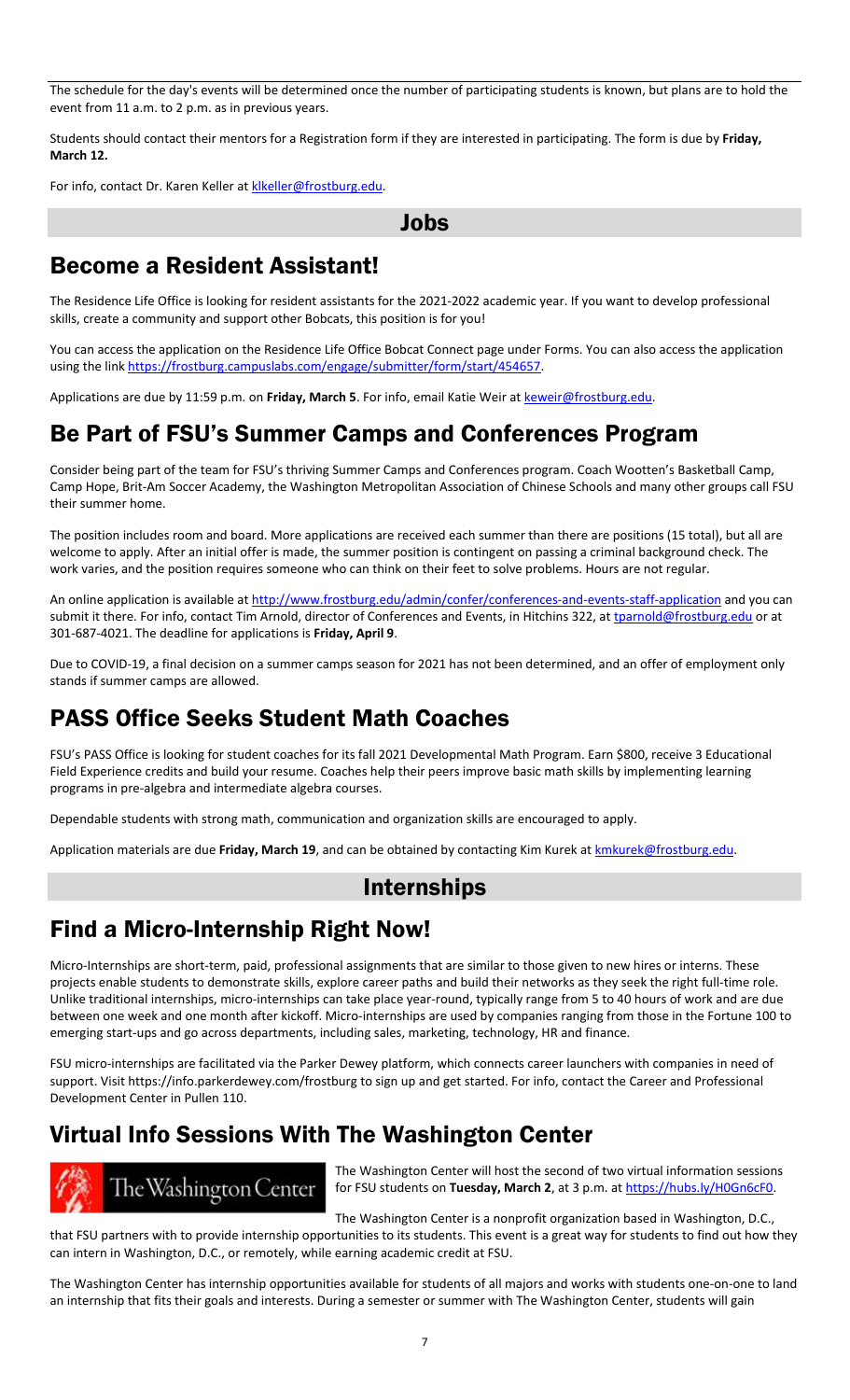professional experience through their internship, take an academic course and engage in career readiness programming that will help them map out their professional path and prepare for the workplace.

For info on The Washington Center's internship program, contact Amy Shimko, Career and Professional Development Center, in Pullen 110.

# FSU Virtual Career and Internship Fair



FSU will host its Career and Internship Fair virtually on **Wednesday, March 24**, from 11 a.m. to 2 p.m. through Handshake. Attend a group or one-on-one sessions with one of the 30+ employers looking for FSU students. Click on any of the emails sent to your FSU student email account from Handshake or go t[o https://frostburg.joinhandshake.com](https://frostburg.joinhandshake.com/) to register and join the fair. For info, call 301-687-4403, email *careerservices@frostburg.edu* or stop by the Career and Professional Development Center in Pullen 110.

### **Deadlines**

### Undergraduate Grade Changes

The last day for undergraduate grade changes, including the removal of incomplete grades for the fall 2020 and Intersession 2021 semesters, is **Friday, March 5**.

### FSU-TV3

### FSU-TV3 to Livestream Music Performances



The Department of Communication and FSU-TV3 are collaborating with the Department of Music to livestream select performances to YouTube. Student intern *Shana Thomas*, with assistance from cable channel manager *Melanie Lombardi* and department chair *Dr. Keith Terry*, streamed the first performance with pianist *Dr. Jay DeWire* on Jan. 13. To watch the performance, log on t[o https://youtu.be/RUvGloaEUNA](https://youtu.be/RUvGloaEUNA) or the FSU-TV3 FROSTBURG STATE UNIVERSITY webpage at https://www.frostburg.edu/fsu-tv3/programming-information/programming.php.

In addition, the performance will air on FSU-TV3 on **Monday, March 1**, at 7 p.m.

FSU-TV3 and the Center for Literary Arts are also working together to showcase local, regional and national authors. Invited authors have done virtual readings for wide audiences. This collaborative effort will give authors the opportunity to deliver their messages to a wider audience. Be sure to tune in to FSU-TV3 on **Wednesday, March 3**, at 7 p.m. to hear author Adam Day, who talked about his books "Left-Handed Wolf," "Model of a City in Civil War" and one chapbook of poetry, "Bader, Apocrypha."

## Introducing The Bottom Line on Air!

 $\textit{theBottom Line} \ \textit{F}_{\textit{P} \textit{nosynance} \textit{S} \textit{S} \textit{S} \textit{C} \textit{S} \textit{C} \textit{D}} \mathsf{F}_{\textit{P} \textit{S} \textit{S} \textit{D} \textit{D}}$ 

The Bottom Line, FSU's independent student newspaper, and FSU-TV3 will debut their weekly news broadcast show on **Wednesday, March 3**, at 8 p.m. The 30-minute show will be

available on Facebook, YouTube and basic Comcast cable channel 3. The show is hosted by student *Claire Sullivan*, associate produced by student *Cassie Conklin* and executive produced by cable channel manager *Melanie Lombardi*.

This week's guests will include SGA Diversity, Equity and Inclusion Committee chair *Lyric Mitchell*, who will talk about the development of a Diversity Pledge aimed at increasing diversity in University hiring; FSU's NAACP Chapter president *Ariyana Ward*, who will discuss her student organization's upcoming initiatives and goals, as well as her recent election to the State of Virginia NAACP Chapter; and Pi Lambda Phi brother and SGA senator *Max Hancock*, who will provide some insight into the results of the campus climate survey administered by the Division for Student Affairs in December 2020.

Watch the show on FSU-TV3's YouTube page at <https://www.youtube.com/channel/UCBYNZFo1rDZdpNzDL1ruREQ>, the channel's Facebook page a[t https://www.facebook.com/FSUTV3](https://www.facebook.com/FSUTV3) or the FSU-TV3 webpage at [https://www.frostburg.edu/fsu](https://www.frostburg.edu/fsu-tv3/programming-information/programming.php)[tv3/programming-information/programming.php.](https://www.frostburg.edu/fsu-tv3/programming-information/programming.php)

To stay connected with The Bottom Line, go t[o www.thebottomlinenews.com](http://www.thebottomlinenews.com/) or find TBL on Twitter at [@BottomLineTBL.](https://twitter.com/search?q=%40BottomLineTBL&src=typed_query)

### UCM

# Summer Job Opportunities in Camping Ministry

The camp directors for Manidokan (Charlestown) and West River (On the Bay) are looking for summer staff. The application link can be found a[t https://cwngui.campwise.com/Apps/OnlineStaff/Pages/Login.html.](https://cwngui.campwise.com/Apps/OnlineStaff/Pages/Login.html) For info, emai[l admin@bwccampsandretreats.com.](mailto:admin@bwccampsandretreats.com) 

# Attention Graduates – Post-graduation Service Opportunity

Are you graduating this semester but don't know what to do or what is next? How about becoming a short-term missionary? There are many opportunities at home and abroad. Contact Chaplain Cindy at [c.zirlott@frostburg.edu](mailto:c.zirlott@frostburg.edu) for info.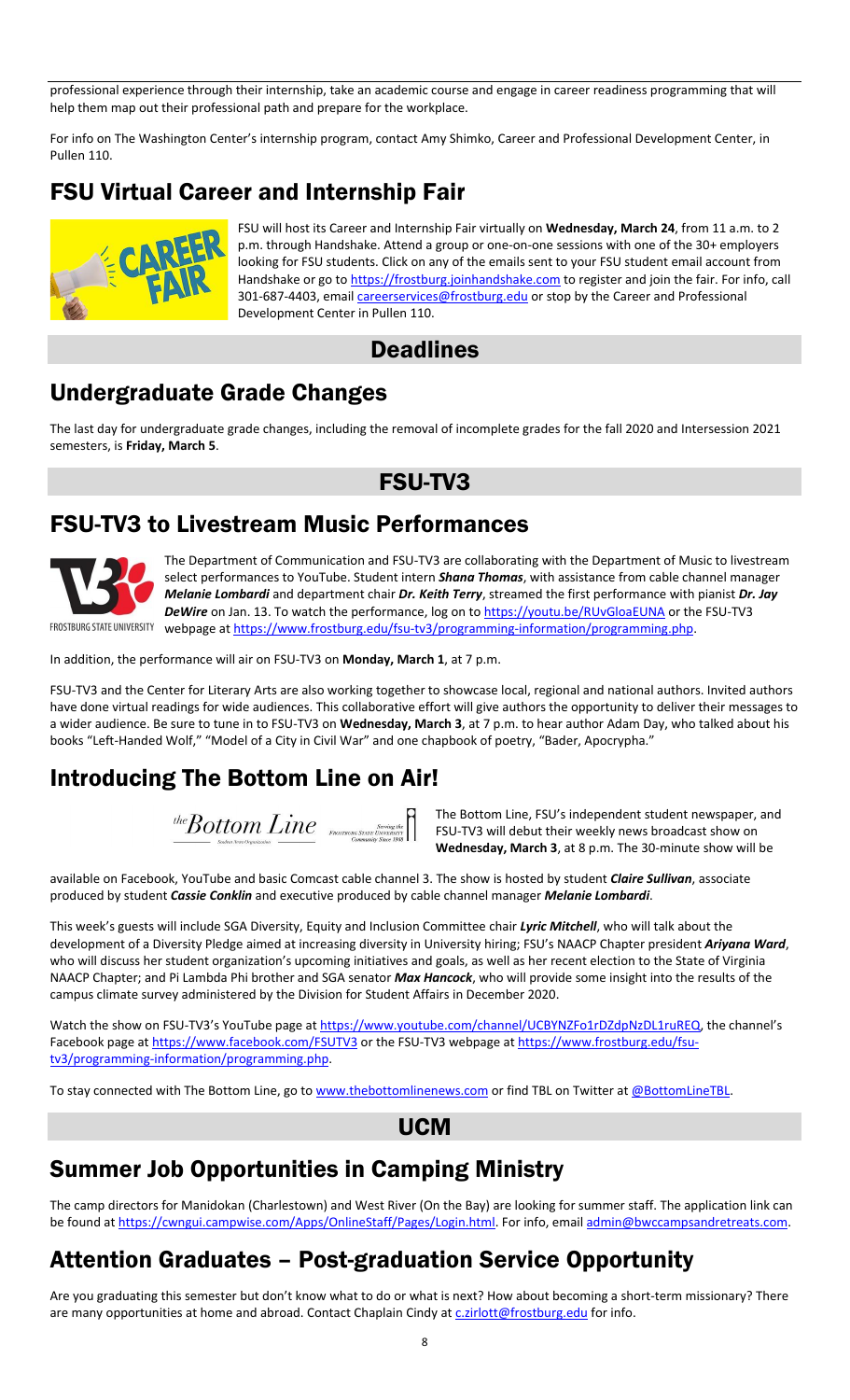Also, this is a great opportunity for those who want to work with children or become a social worker – a one-year opportunity.

# Want to Make a Difference in the Lives of Young Children?

Casa de Esperanza seeks applicants for the Hands of Hope Service Year Program. Casa de Esperanza provides residential foster care to children ages birth through six who are in crisis due to abuse, neglect or the effects of HIV. For a complete description, visit https://www.casahope.org/hands-of-hope-service-year-1</u>. The application can be found at [https://www.casahope.org/application](https://www.casahope.org/application-part-one)[part-one.](https://www.casahope.org/application-part-one) For info, contact Darean Talmadge at 713-529-0639 o[r dtalmadge@casahope.org.](mailto:dtalmadge@casahope.org)

### Study Abroad

# Study Abroad: Start Planning Your Experience for Spring 2022!



### **Bethany Bloom, Morocco, Fall 2019**

Join the Center for International Education for an information session to learn more about study abroad. Each virtual session takes place at 3:30 p.m. on the following **Fridays** throughout the semester: **March 5 and 19** and **April 2 and 16**.

Email Victoria Gearhart at *ymgearhart@frostburg.edu* to sign up for the session of your choice.

### Center for International Education to Hold Virtual Study Abroad Fair



Join the Center for International Education for its Virtual Study Abroad Fair **Tuesday, March 23, through Thursday, March 25**. A variety of live sessions, hosted by third-party program providers, FSU partner institutions and more, will be scheduled each day through Microsoft Teams.

Connect with different campus offices and departments to learn more about preparing for a study abroad experience.

The final schedule of events will be posted and sent to the campus community by **Friday, March 12**.

For info, contact the Center for International Education at 301-687-4714 or [vmgearhart@frostburg.edu.](mailto:vmgearhart@frostburg.edu)

### Student Life

# Edgewood Commons Taking Applications for 2021-2022



Edgewood Commons is taking applications for the 2021-2022 school year. As a top on-campus housing option, Edgewood Commons meets the FSU residency requirements for students, including second-year students and above. Offering the only on-campus, apartment-style living experience, Edgewood Commons is a top choice for second- and third-year students, with an array of residential amenities and apartments that include all-private bedrooms, furnished

apartments with full kitchens, full-size washer and dryers, and more. Schedule a virtual tour and learn how Edgewood Commons can be your top on-campus housing choice by phone at 301-689-1370 or by email a[t info@edgewoodFSU.com.](mailto:info@edgewoodFSU.com) Secure your new home and apply today at [http://edgewoodfsu.com,](http://edgewoodfsu.com/) and check out Edgewood Commons on Facebook at <https://www.facebook.com/EdgewoodCommonsFSU> and Instagram a[t https://www.instagram.com/edgewoodfsu.](https://www.instagram.com/edgewoodfsu)

# Health and Safety Messages

# The Eyes Have It – March Is Workplace Eye Safety Month



Get an eye exam every year.

Sit approximately 20 inches from the computer monitor, a little farther than you would for reading distance.

If possible, chooses a monitor that has contrast and brightness controls.

Keep reference materials on a document holder so you don't have to keep looking back and forth, frequently refocusing your eyes and turning your neck and head.

Modify your lighting to eliminate as much reflections or glare as possible.

Take periodic rest breaks and try to blink often to keep your eyes from drying out. After every 20 minutes of typing, stop and focus on an object 20 feet away for 20 seconds.